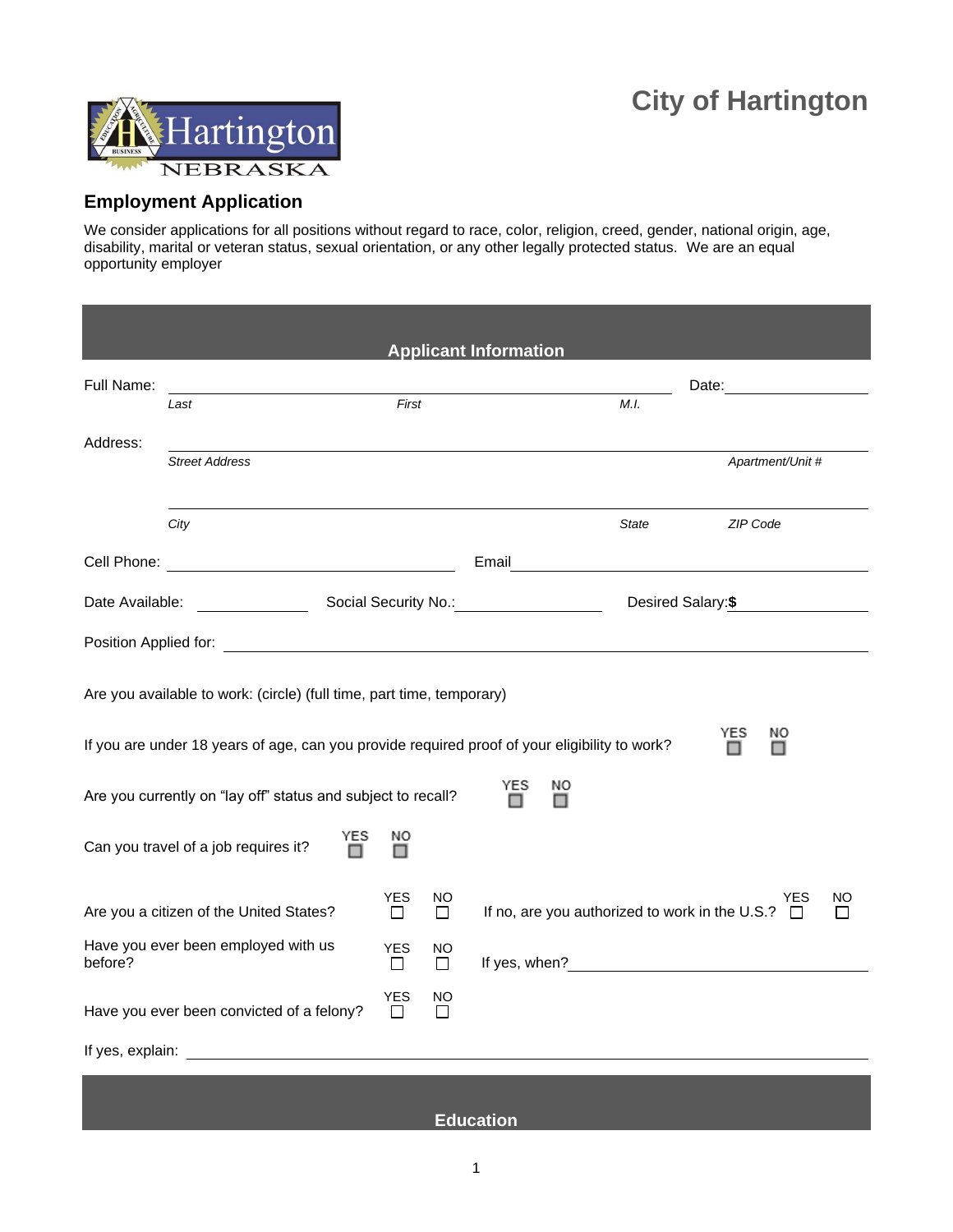| High School: | <u> 1980 - Johann Barnett, fransk politik (</u>                                                                                                                                                                                                                                                                                                                                                                      |                             |                  |               |                                                                                                                                                                                                                                |  |  |
|--------------|----------------------------------------------------------------------------------------------------------------------------------------------------------------------------------------------------------------------------------------------------------------------------------------------------------------------------------------------------------------------------------------------------------------------|-----------------------------|------------------|---------------|--------------------------------------------------------------------------------------------------------------------------------------------------------------------------------------------------------------------------------|--|--|
| From:        | $\begin{array}{ccc} \textbf{T_0:} & \textbf{T_1:} & \textbf{T_2:} & \textbf{T_3:} & \textbf{T_4:} & \textbf{T_5:} & \textbf{T_6:} & \textbf{T_7:} & \textbf{T_8:} & \textbf{T_9:} & \textbf{T_{10:} & \textbf{T_{11:} & \textbf{T_{12:} & \textbf{T_{13:} & \textbf{T_{14:} & \textbf{T_{15:} & \textbf{T_{15:} & \textbf{T_{15:} & \textbf{T_{15:} & \textbf{T_{15:} & \textbf{T_{15:} & \textbf{T_{15:} & \textbf$ | Did you graduate? □         | <b>YES</b>       | NO.<br>$\Box$ | Diploma: 2000 Contract Contract Contract Contract Contract Contract Contract Contract Contract Contract Contract Contract Contract Contract Contract Contract Contract Contract Contract Contract Contract Contract Contract C |  |  |
|              |                                                                                                                                                                                                                                                                                                                                                                                                                      |                             |                  |               |                                                                                                                                                                                                                                |  |  |
| From:        | To: the contract of the contract of the contract of the contract of the contract of the contract of the contract of the contract of the contract of the contract of the contract of the contract of the contract of the contra<br>$\mathcal{L} = \frac{1}{2}$                                                                                                                                                        | Did you graduate? $\square$ | <b>YES</b>       | NO.<br>$\Box$ | Degree: <u>_______________________________</u>                                                                                                                                                                                 |  |  |
| Other:       |                                                                                                                                                                                                                                                                                                                                                                                                                      | Address:                    |                  |               |                                                                                                                                                                                                                                |  |  |
| From:        | <u>and the state of the state of the state of the state of the state of the state of the state of the state of the state of the state of the state of the state of the state of the state of the state of the state of the state</u>                                                                                                                                                                                 | To: Did you graduate? □     | <b>YES</b>       | NO<br>$\Box$  | Degree: ________________________                                                                                                                                                                                               |  |  |
|              |                                                                                                                                                                                                                                                                                                                                                                                                                      | <b>References</b>           |                  |               |                                                                                                                                                                                                                                |  |  |
|              | Please list three professional references.                                                                                                                                                                                                                                                                                                                                                                           |                             |                  |               |                                                                                                                                                                                                                                |  |  |
|              |                                                                                                                                                                                                                                                                                                                                                                                                                      |                             |                  |               |                                                                                                                                                                                                                                |  |  |
| Company:     | <u>state and the state of the state of the state of the state of the state of the state of the state of the state of the state of the state of the state of the state of the state of the state of the state of the state of the</u>                                                                                                                                                                                 |                             |                  |               |                                                                                                                                                                                                                                |  |  |
|              |                                                                                                                                                                                                                                                                                                                                                                                                                      |                             |                  |               | Address: National Address: National Address: National Address: National Address: National Address: National Address: National Address: National Address: National Address: National Address: National Address: National Addres |  |  |
|              |                                                                                                                                                                                                                                                                                                                                                                                                                      |                             |                  |               | Relationship: 2000                                                                                                                                                                                                             |  |  |
| Company:     | <u> 1989 - Johann Stoff, amerikansk politiker (d. 1989)</u>                                                                                                                                                                                                                                                                                                                                                          |                             |                  |               |                                                                                                                                                                                                                                |  |  |
| Address:     |                                                                                                                                                                                                                                                                                                                                                                                                                      |                             |                  |               | ,我们也不会有什么。""我们的人,我们也不会有什么?""我们的人,我们也不会有什么?""我们的人,我们也不会有什么?""我们的人,我们也不会有什么?""我们的人                                                                                                                                               |  |  |
| Full Name:   | <u> 1989 - Andrea Brand, Amerikaansk politiker (</u>                                                                                                                                                                                                                                                                                                                                                                 |                             |                  |               |                                                                                                                                                                                                                                |  |  |
| Company:     | <u> 1989 - Johann Stein, marwolaethau a bhann an t-Amhain ann an t-Amhain an t-Amhain an t-Amhain an t-Amhain an </u>                                                                                                                                                                                                                                                                                                |                             |                  |               | Phone: ________________________                                                                                                                                                                                                |  |  |
| Address:     |                                                                                                                                                                                                                                                                                                                                                                                                                      |                             |                  |               |                                                                                                                                                                                                                                |  |  |
|              |                                                                                                                                                                                                                                                                                                                                                                                                                      |                             |                  |               |                                                                                                                                                                                                                                |  |  |
|              |                                                                                                                                                                                                                                                                                                                                                                                                                      | <b>Previous Employment</b>  |                  |               |                                                                                                                                                                                                                                |  |  |
| Company:     | <u>a sa barang ang pagbabang nagang pangangang nagang pangangang nagang pang</u>                                                                                                                                                                                                                                                                                                                                     |                             |                  |               | Phone: ________________________                                                                                                                                                                                                |  |  |
| Address:     |                                                                                                                                                                                                                                                                                                                                                                                                                      |                             |                  |               | Supervisor: 2000                                                                                                                                                                                                               |  |  |
| Job Title:   | <u> 1989 - Johann Barn, fransk politik amerikansk politik (</u>                                                                                                                                                                                                                                                                                                                                                      | Starting Salary: \$         | Ending Salary:\$ |               |                                                                                                                                                                                                                                |  |  |
|              |                                                                                                                                                                                                                                                                                                                                                                                                                      |                             |                  |               |                                                                                                                                                                                                                                |  |  |
| From:        |                                                                                                                                                                                                                                                                                                                                                                                                                      | To: $\qquad \qquad$         |                  |               |                                                                                                                                                                                                                                |  |  |
|              | May we contact your previous supervisor for a reference?                                                                                                                                                                                                                                                                                                                                                             |                             | <b>YES</b><br>П  |               | NO<br>$\Box$                                                                                                                                                                                                                   |  |  |
| Company:     |                                                                                                                                                                                                                                                                                                                                                                                                                      |                             |                  |               |                                                                                                                                                                                                                                |  |  |
| Address:     |                                                                                                                                                                                                                                                                                                                                                                                                                      |                             |                  |               | Supervisor:<br><u> 1980 - Jan Barat, politik e</u>                                                                                                                                                                             |  |  |
|              |                                                                                                                                                                                                                                                                                                                                                                                                                      |                             |                  |               |                                                                                                                                                                                                                                |  |  |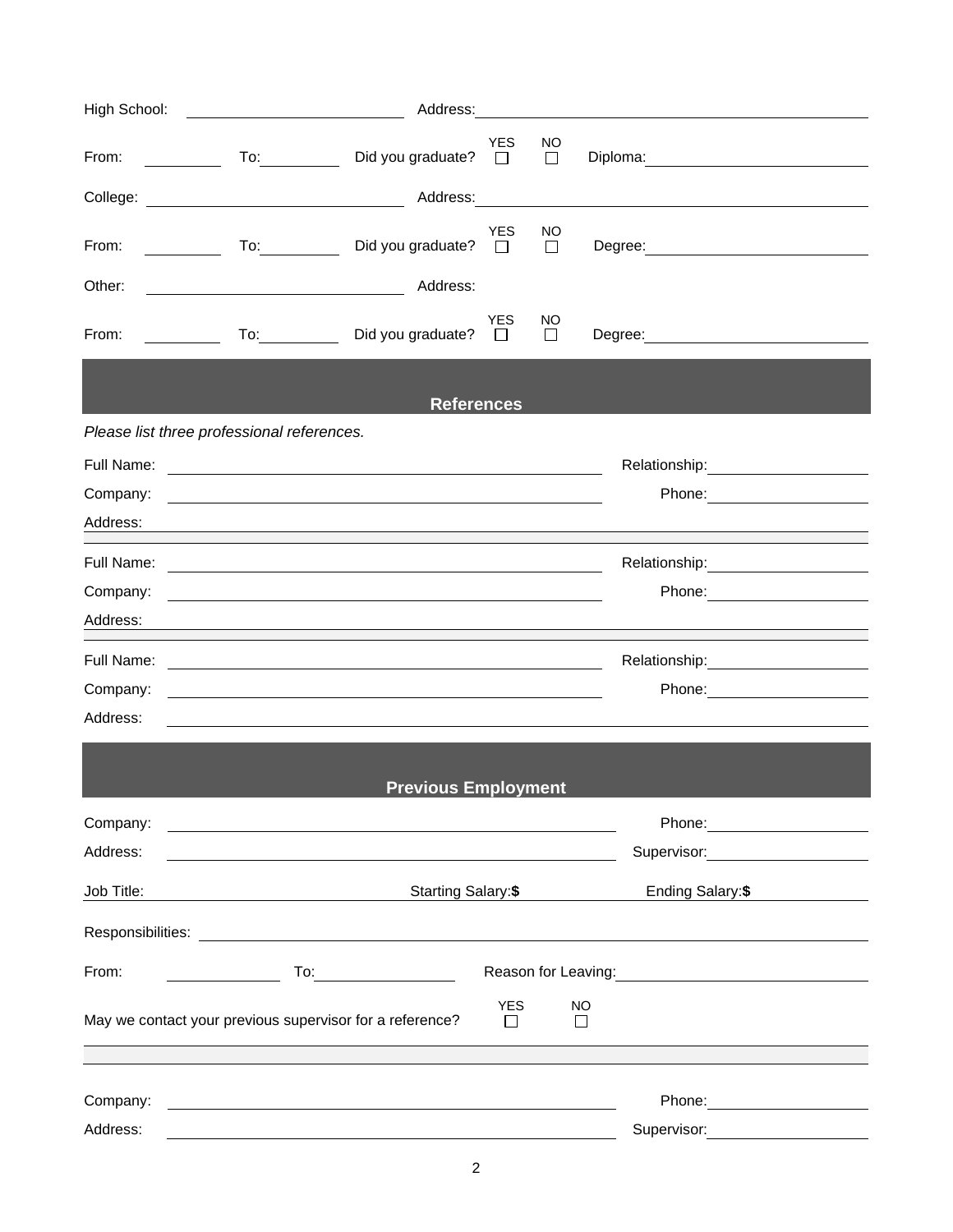| Job Title:                                                                                                                                                                                                                                   |                                                                                                                       | Starting Salary: \$  | Ending Salary: \$       |                             |                                                                                                                                                                                                                                       |  |  |  |  |  |
|----------------------------------------------------------------------------------------------------------------------------------------------------------------------------------------------------------------------------------------------|-----------------------------------------------------------------------------------------------------------------------|----------------------|-------------------------|-----------------------------|---------------------------------------------------------------------------------------------------------------------------------------------------------------------------------------------------------------------------------------|--|--|--|--|--|
|                                                                                                                                                                                                                                              |                                                                                                                       |                      |                         |                             |                                                                                                                                                                                                                                       |  |  |  |  |  |
| From:                                                                                                                                                                                                                                        | <u> 1990 - John Stone, amerikansk politiker</u>                                                                       |                      |                         |                             | Reason for Leaving:<br><u>Next and the substitution of the substitution</u> of the substitution of the substitution of the substitution of the substitution of the substitution of the substitution of the substitution of the substi |  |  |  |  |  |
|                                                                                                                                                                                                                                              | May we contact your previous supervisor for a reference?                                                              | <b>YES</b><br>$\Box$ | <b>NO</b><br>$\Box$     |                             |                                                                                                                                                                                                                                       |  |  |  |  |  |
|                                                                                                                                                                                                                                              |                                                                                                                       |                      |                         |                             |                                                                                                                                                                                                                                       |  |  |  |  |  |
| Address:                                                                                                                                                                                                                                     | <u> 1989 - Johann Stoff, deutscher Stoff, der Stoff, der Stoff, der Stoff, der Stoff, der Stoff, der Stoff, der S</u> |                      |                         |                             | Supervisor: Victor Control of Control Control Control Control Control Control Control Control Control Control Co                                                                                                                      |  |  |  |  |  |
|                                                                                                                                                                                                                                              | Job Title: __________________________________                                                                         | Starting Salary: \$  | Ending Salary: \$       |                             |                                                                                                                                                                                                                                       |  |  |  |  |  |
|                                                                                                                                                                                                                                              |                                                                                                                       |                      |                         |                             |                                                                                                                                                                                                                                       |  |  |  |  |  |
|                                                                                                                                                                                                                                              | From: $\qquad \qquad$                                                                                                 |                      |                         |                             |                                                                                                                                                                                                                                       |  |  |  |  |  |
|                                                                                                                                                                                                                                              | May we contact your previous supervisor for a reference?                                                              | <b>YES</b><br>$\Box$ | NO<br>$\Box$            |                             |                                                                                                                                                                                                                                       |  |  |  |  |  |
| <b>Military Service And Allen Control Control Control Control Control Control Control Control Control Control Co</b><br><u> 1989 - Johann Stein, mars ar yn y brening y brening yn y brening y brening yn y brening y brening yn y breni</u> |                                                                                                                       |                      |                         |                             |                                                                                                                                                                                                                                       |  |  |  |  |  |
|                                                                                                                                                                                                                                              |                                                                                                                       |                      |                         | From: New York Changes 1997 | $\overline{a}$                                                                                                                                                                                                                        |  |  |  |  |  |
|                                                                                                                                                                                                                                              |                                                                                                                       |                      | Type of Discharge: 1999 |                             |                                                                                                                                                                                                                                       |  |  |  |  |  |
|                                                                                                                                                                                                                                              |                                                                                                                       |                      |                         |                             |                                                                                                                                                                                                                                       |  |  |  |  |  |

## **Disclaimer and Signature**

*I certify that my answers given herein are true and complete to the best of my knowledge.* 

*I authorize investigation of all statements contained in this application for employment as may be necessary in arriving at an employment decision.*

*This application for employment shall be considered active for a period of time not to exceed 45 days. Any applicant wishing to be considered for employment beyond this time period should inquire as to whether or not applications are being accepted at that time.*

*I hereby understand and acknowledge that, unless otherwise defined by applicable law, any employment*  relationship with this organization is of an "at will" nature, which means that the Employee may resign at any time *and the Employer many discharge Employee at any time with or without cause. It is further understood that this "at will" employment relationship may not be changed by any written document or by conduct unless such change is specifically acknowledged in writing by an authorized executive of this organization.* 

*In the even of employment, I understand that false or misleading information given in my application or interview(s) may result in discharge. I understand, also, that I am required to abide by all rules and regulations of the employer.* 

Signature: Date: Detector of the Contract of the Contract of the Contract of the Contract of the Date: Date: D